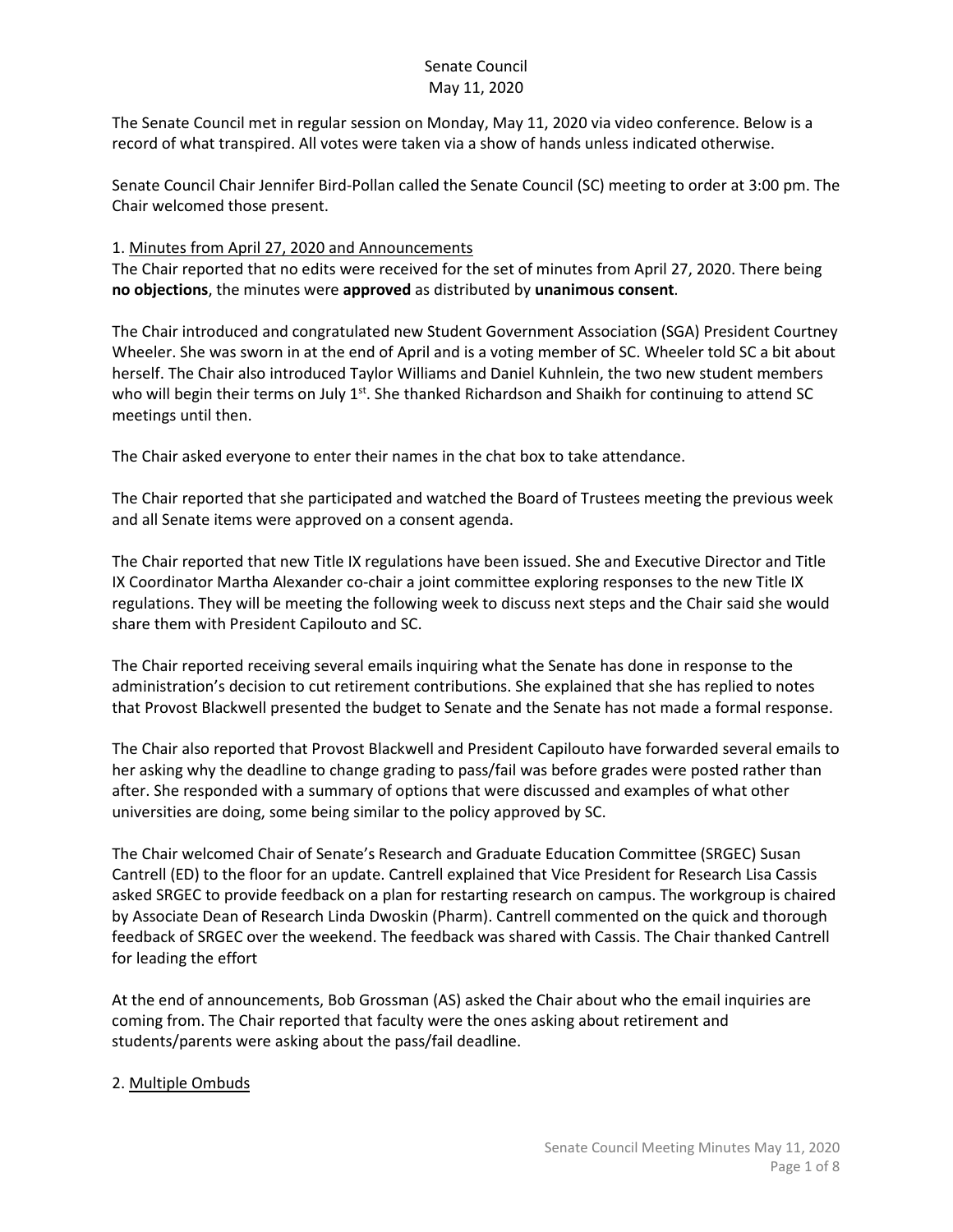The Chair reported that the proposal for multiple academic ombuds was distributed and welcomed Provost David Blackwell.

Provost Blackwell thanked the Chair for her thoughtful responses and partnership in helping students. He clarified that the research plan reviewed by SRGEC is one of many plans for fall. He noted that UK HealthCare and Research may move more aggressively than core academic operations.

Provost Blackwell expressed his appreciation for the approved second term of current Academic Ombud Kaveh Tagavi. He also expressed his appreciation for Tagavi's admirable work and willingness to serve. Based on the potential challenges that students may have faced in spring 2020 and in the future, the Provost brought the issue to the SC because he wants to ensure that the Academic Ombud's office has the necessary bandwidth to address all inquiries. He added that he was aware of a suggestion for a new, separate ombud for graduate students, although he was not sure if the volume of graduate student interactions with the Ombud would justify an additional Ombud.

The Chair thanked Provost Blackwell. She added that she wrote the proposal to help provide information for discussion purposes. The Chair emphasized that although there is not an immediate surge of requests to the Academic Ombud's Office, it would be better to consider an additional Ombud sooner rather than later.

SC members discussed the proposal. Academic Ombud Kaveh Tagavi (EN) reported on the current capacity of the office. He supported both the idea that the ombud could have 100% effort towards the Ombud Office, or changing to one professional/graduate ombud and one undergraduate ombud. He also explained the possibility of a previous office staff member coming back for additional support if needed.

There was concern about the hiring pause effecting the hiring of additional staff, but Provost Blackwell noted that there was an exemption process that could be followed, if needed.

Joe McGillis (ME), past ombud, commented that during his term as Academic Ombud, the work was seasonal and came in spurts. He advocated using the previous staff member as extra assistance if needed. He also described the process used when a request comes in that is a conflict of interest for the ombud. He added that it would make sense to have discipline-specific ombuds if more are added. There was a lengthy discussion about the possible division of work if another ombud was added. The Chair reminded SC members that the written document was not an official proposal, but rather some possible ideas.

Provost Blackwell explained that he is satisfied knowing there is additional bandwidth from previous ombuds and staff if needed. He is hesitant to increase the DOE of an individual ombud, due in part to existing research- and student-related obligations they may already have.

The Chair thanked everyone for their feedback and said that the Provost planned to digest the information and then SC would hear back from him about next steps.

### 3. CPE Program Review Update

The Chair thanked Provost David Blackwell for attending to discuss program reviews conducted by the Council on Postsecondary Education (CPE).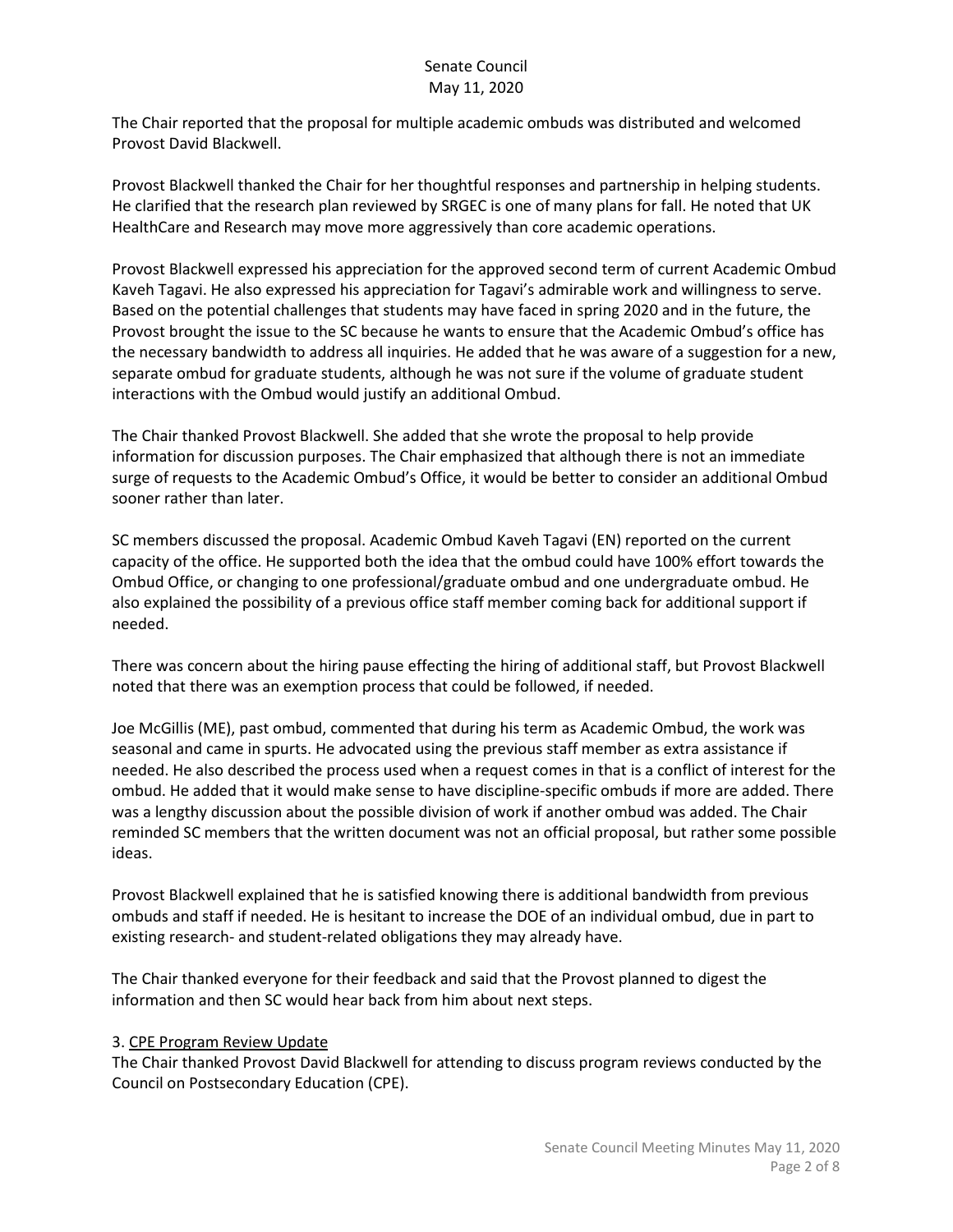Provost Blackwell explained the evolution of CPE's program review process. CPE hired a consulting firm to help CPE conduct a statewide, comprehensive review of programs at universities. UK's administration expressed concerns about the methods the firm suggested. Groups from UK and the University of Louisville have developed an alternate approach that they think better fits the mission of research universities. It has been submitted to CPE but they have not received any feedback. Provost Blackwell also mentioned other CPE-related topics.

There were a few questions and comments from SC members. The Chair thanked Provost Blackwell for his insights.

4. Committee Reports

a. Senate Academic Advising Committee (SAcAC) – Rebecca Freeman, Chair

i. Report on Advisors and Dual Reporting

The Chair welcomed SAcAC Chair Rebecca Freeman (AS) and Associate Provost for Academic and Student Affairs Kirsten Turner.

Freeman thanked everyone for working hard to put together the report during such a busy time. She described the proposal that her committee had been asked to review: move staff related to advising under the Provost's Office/Student and Academic Learning 51% and then keep 49% under their current department. SAcAC reached out to assistant and associate deans and professional advisors for feedback. They found that most people were not in favor of the move.

Freeman outlined some of the key points from the proposal in support of switching to a dual reporting model:

- More uniform professional development.
- More uniform training.
- Better marketing.
- More uniform experience for students.
- Budgetary money saved through efficiencies.

Freeman also noted the responses of those they reached out to about the dual reporting model:

- No one objected to more uniform professional development.
- Although a certain amount of uniformity is necessary, needs vary from college to college.
- Concern of putting the University's needs ahead of the student.
- Unnecessary burden added to advisors at a bad time.

The Chair thanked Freeman and SAcAC and asked Provost David Blackwell if he wanted to share his perspective.

Provost Blackwell explained more about why the proposal was brought up at this time and how it would be operationally and financially beneficial. Due to the pandemic, more robust online programs may need to be developed. Since not all units have the same capacity, it is an opportunity to bring the network of instructional designers at the University together to help. He also emphasized that no advisor positions would be eliminated, no positions would move to other units, and no money for advising would be moved from one college to another. Dual reporting would primarily be used as a coordination of activity, to better serve students. The model of dual reporting for advisors would be similar to what has already been achieved with dual reporting in Philanthropy.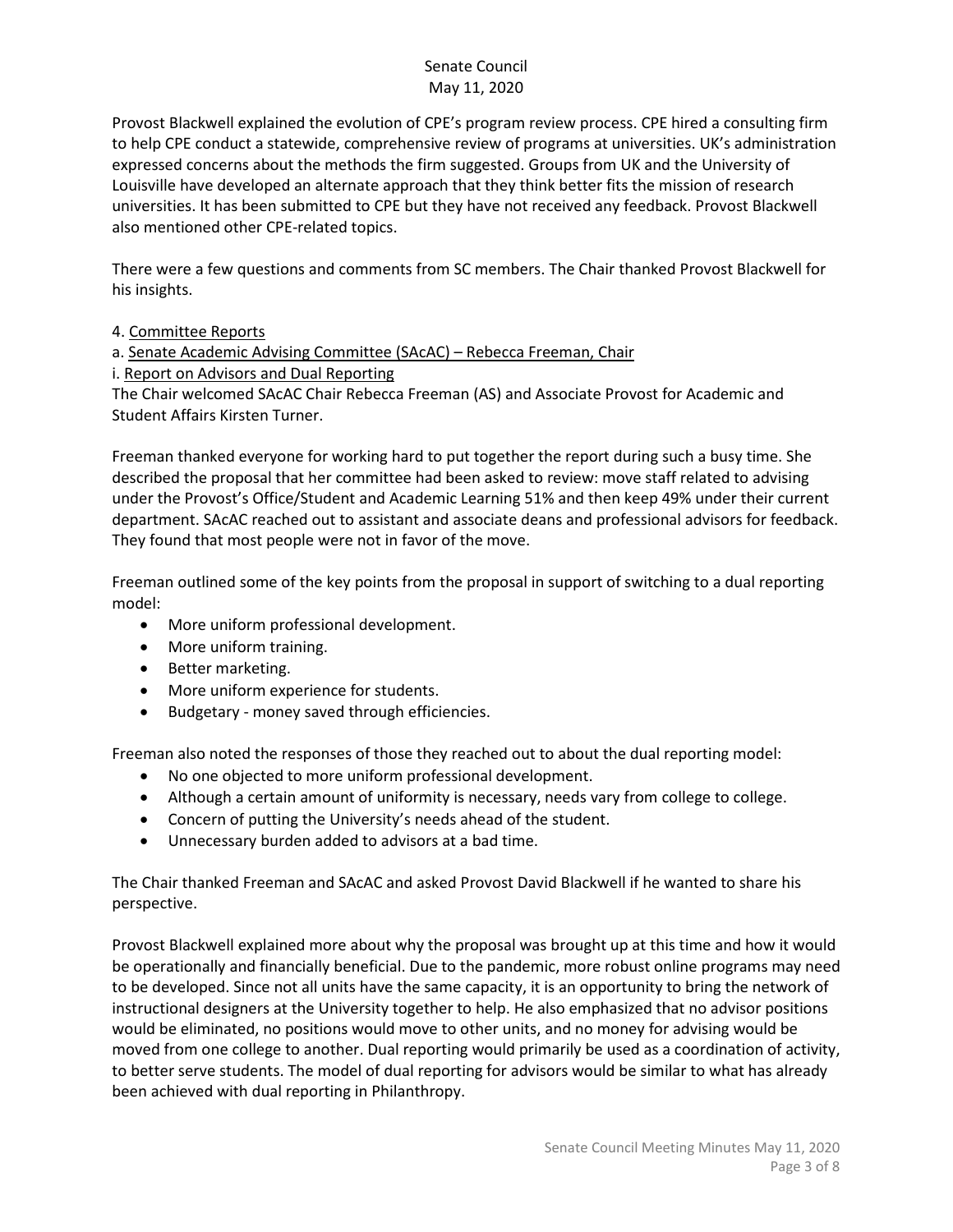The Chair thanked Provost Blackwell and opened the floor for questions. Provost Blackwell addressed why July  $1^{st}$  was chosen as the date for the change to begin. He noted that summer is a good time for the transition before the return of students and there is more urgency to advising issues right now. Provost Blackwell thanked everyone for the opportunity to share and hear comments.

Brion (EN) **moved** to accept and endorse the report from SacAC. Collett (HS) **seconded**. The Chair asked if there was any debate. There was discussion about accepting and endorsing the report on behalf of Senate. Brion (EN) **moved** to amend the motion to accept and endorse the report from SAcAC on behalf of the University Senate. Collett (HS) **seconded**. The Chair asked if there was any debate. There was discussion of splitting the motion into two parts, to receive and accept as one part and to endorse on behalf of Senate as another.

Brion (EN) **moved** to amend the **motion** to separate it into two separate motions, one to receive and accept the report from SAcAC and another motion to endorse the report from SAcAC on behalf of Senate. Collett (HS) **seconded**. The Chair asked if anyone was opposed to separating the motion and no one was opposed.

The Chair stated that the motion on the floor was to receive and accept the report from SAcAC. The Chair asked if there was any debate and there was none. A **vote** was taken and the motion **passed** with none opposed.

The Chair stated that the next motion on the floor was to endorse the report from SAcAC on behalf of Senate. The Chair asked if there was any debate and there was some. There was concern about endorsing the report before the full proposal for dual reporting is released. Associate Provost for Academic and Student Affairs Kirsten Turner informed SC that the Workgroup in charge of implementation has not been seated yet.

Grossman (AS) proposed to amend the **motion** for SC to forward the SAcAC report to administration for their consideration. The Chair asked if there were any objections to the proposed amendment and there were none. A **vote** was taken and the amended motion **passed** with none opposed.

### b. Senate Technology Committee – Beth Kraemer, Chair

### i. Resources for Management of Research Data

The Chair welcomed Senate Technology Committee Chair Beth Kraemer (LI). Kraemer explained that the Senate Technology Committee is asking the Senate Council to charge the committee with facilitating follow-up conversations among the critical UK units that were involved in the drafting of the University's 2018 research data management policy, and that would have a role in providing services that support compliance with that policy. The Chair asked if there were any questions and there were none.

Grossman (AS) made a **motion** to charge the Senate Technology Committee to facilitate conversations to follow-up on development of the University's research data management policy. Andrade **seconded**. The Chair asked if there was any debate and there was none. A **vote** was taken and the motion **passed** with none opposed.

### ii. Data on Teaching from Home

Kraemer explained that the Senate Technology Committee is asking the Senate Council to charge the committee to coordinate with appropriate UK faculty support units in gathering data on how faculty and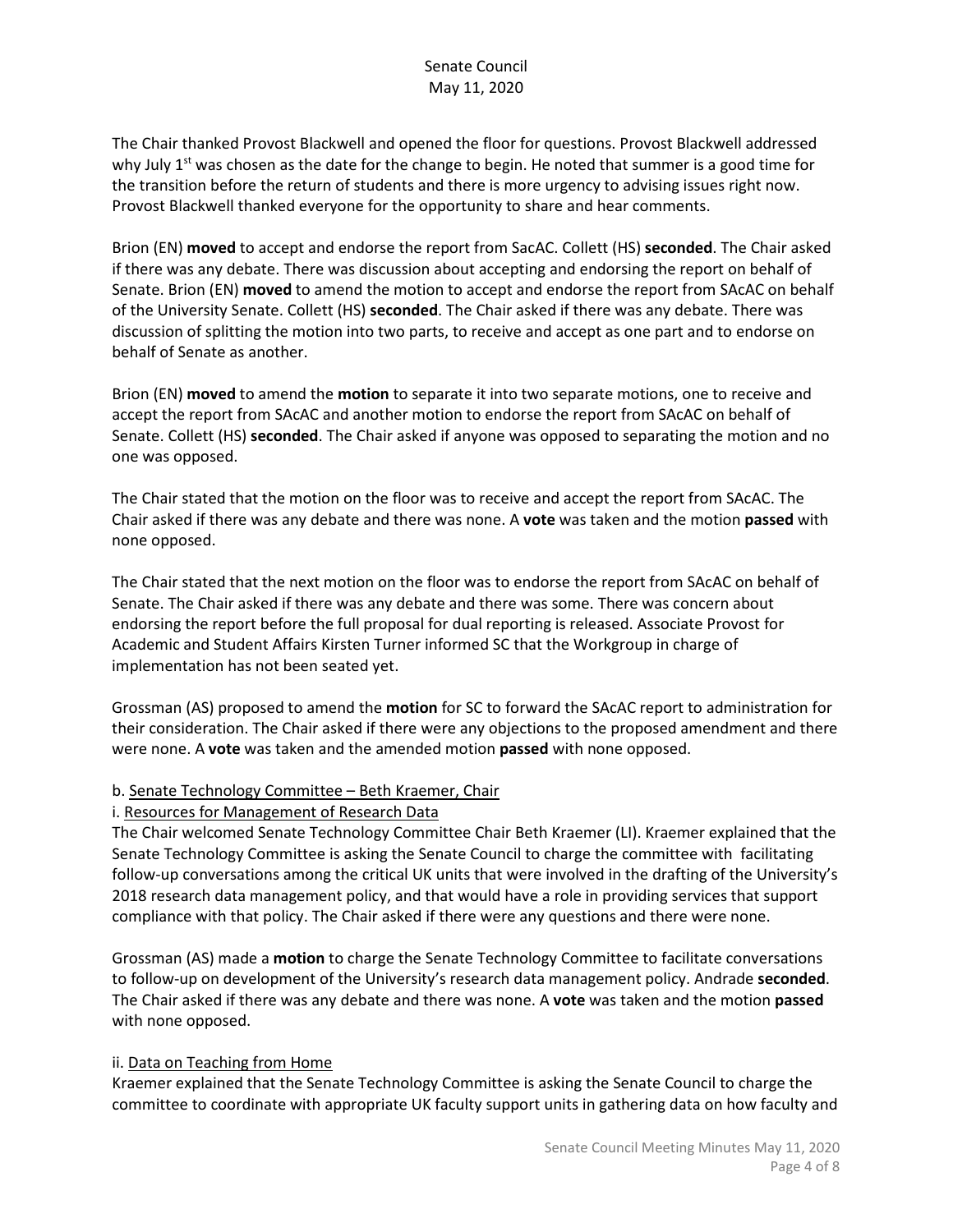students are coping with the new teaching environment.

Charnigo (AS) made a **motion** to charge the Senate Technology Committee to work with appropriate UK units to collect data concerning teaching from home during COVID19. Brion (EN) **seconded**. The Chair asked if there was any debate and there was none. A **vote** was taken and the motion **passed** with none opposed.

### 5. Degree Recipient(s)

## a. Late Addition to December 2019 Degree List (per *Senate Rules 5.4.12.4* ("Late Addition to Degree List"))

### i. College of Public Health Student AK-85

The Chair explained that an administrative error caused student AK-85 not to graduate in December 2019. Grossman (AS) made a **motion**, on behalf of the Senate, that the elected faculty members of SC amend the December 2019 degree list by adding the **Master in Public Health** for student AK-85 and recommend through the President to the Board of Trustees that the degree be awarded effective December 2019. Vincent (BE) **seconded**. The Chair asked if there was any debate and there was none. A **vote** was taken and the motion **passed** with none opposed.

The Chair asked that agenda items with guests be moved forward and there were no objections.

## 6. Accommodating Faculty Teaching Remotely in Fall 2020

The Chair welcomed Associate Dean for Research Rich Schein (AS) to discuss accommodation of faculty who will need to teach remotely during fall 2020. Schein explained that one-third of faculty could be affected this fall by guidelines from the Centers for Disease Control (CDC). He has discussed options with ADA Coordinator Heather Roop in the Office of Institutional Equity and Equal Opportunity and with the Office for Faculty Advancement. His concern was that there could be a clash between ADA compliance and *Senate Rules* if many faculty are given permission to teach remotely, even if their courses do not have official Senate approval for distance learning.

There was some discussion of how accommodations might be made to allow many faculty to teach via alternate delivery methods and the possibility of providing feedback to the workstreams developing plans. Associate Dean for Undergraduate Programs Anna Bosch emphasized the importance of letting students know what classes will be online or in person before they enroll. Associate Provost for Faculty Advancement G.T. Lineberry informed SC that the EOC Workstreams, specifically Course Delivery, will be reaching out to faculty as they begin fleshing out the best ideas. Polling students and faculty was also discussed. Schein emphasized that a short-term policy is the priority.

## 7. Proposed One-Time Waiver of Interpretation in *Senate Rules 5.4.2.2* ("Conditions of Merit and Circumstance for Degree Honors") for College of Law

Associate Dean for Academic Affairs Doug Michael explained that due to mandating that College of Law students use pass/fail grading for the spring 2020 semester, Law students will not be able to meet the requirements of *SR 5.4.2.2*, regarding the earning of graduation honors. The College of Law is requesting a waiver of the interpretation in *SR 5.4.2.2* that states that the minimum number of credit hours that must be included in the GPA calculation for JD students is 75% of the minimum number of credit hours required for the degree. Specifically, the request was to change the percentage from 75% to 65% .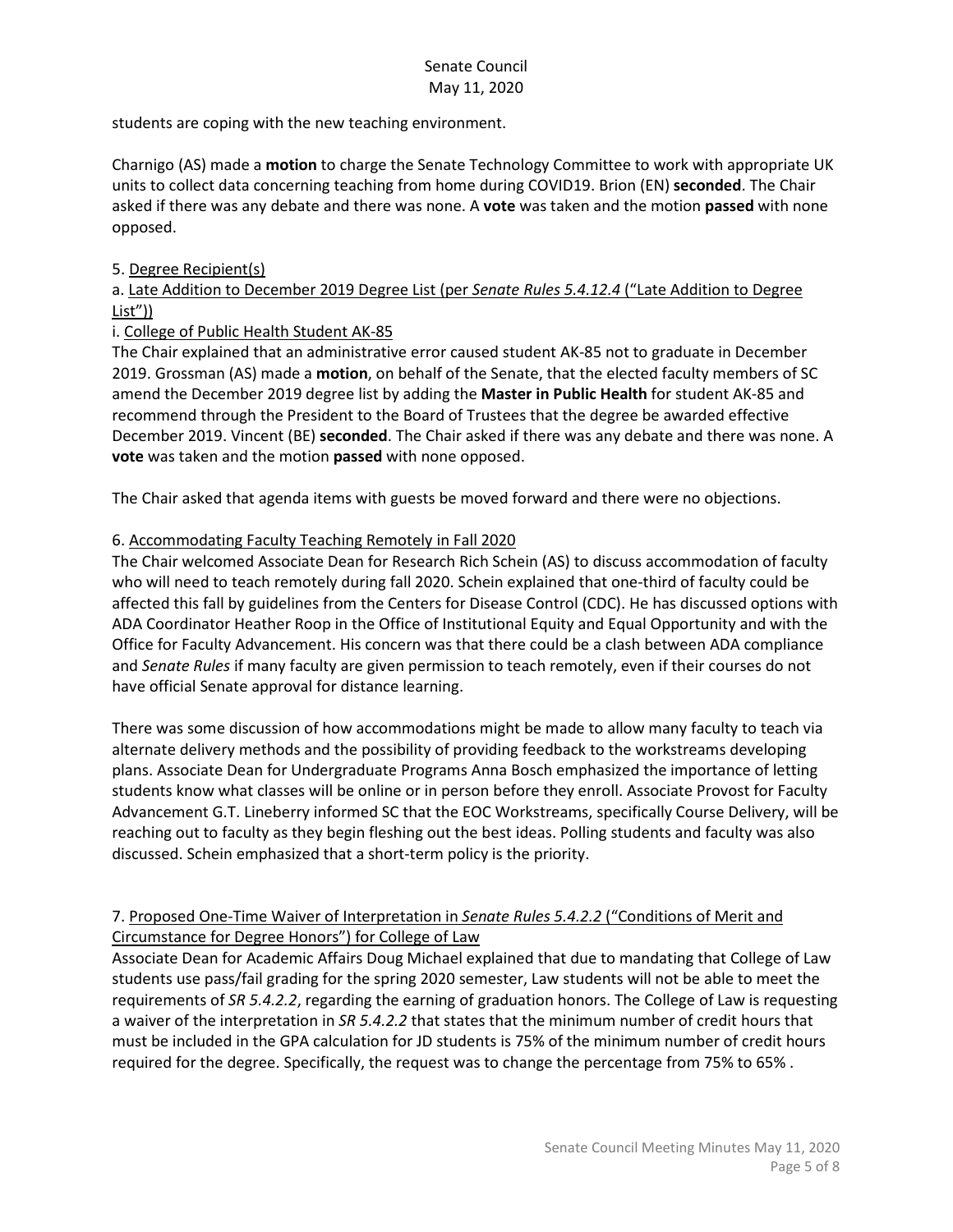Grossman (AS) **moved** to waive *SR 5.4.2.2* for Law students affected by pass/fail grading for the spring 2020 semester, on behalf of the Senate. Charnigo (AS) **seconded**. The Chair asked if there was any debate and there was none. A **vote** was taken and the motion **passed** with none opposed.

### 8. Nominees for 18 Emergency Operations Center (EOC) Workstreams

The Chair reminded SC that a spreadsheet of nominees was sent to them previously with a list of all nominees for the 18 EOC Workstreams. SC has been asked to nominate faculty to each workstream. There was some discussion about possibly sending forward more than one nomination per workstream. There were no objections to the Chair's suggestion that SC member identify first and second choices

Nominees were discussed for the Academic Course Delivery Workstream. Charnigo (AS) **moved** to send forward the two names discussed. Grossman (AS) **seconded**. The Chair asked if there was any debate and there was some about ranking the nominees. A **vote** was taken and the motion **passed** with none opposed and one abstained.

Nominees were discussed for the Business Procedures Workstream. Brion (EN) **moved** to send forward the two names discussed. Grossman (AS) **seconded**. The Chair asked if there was any debate and there was none. A **vote** was taken and the motion **passed** with none opposed.

Nominees were discussed for the Communication Workstream. Grossman (AS) **moved** to send forward the two names discussed. Brion (EN) **seconded**. The Chair asked if there was any debate and there was none. A **vote** was taken and the motion **passed** with none opposed.

Nominees were discussed for the Community Partners Workstream. Grossman (AS) **moved** to send forward the two names discussed. Andrade (ME) **seconded**. The Chair asked if there was any debate and there was none. A **vote** was taken and the motion **passed** with none opposed.

Nominees were discussed for Dining Workstream. There were no objections to the two nominees.

Nominees were discussed for the Events Workstream. Grossman (AS) **moved** to send forward the two names discussed. Collett (HS) **seconded**. The Chair asked if there was any debate and there was none. A **vote** was taken and the motion **passed** with none opposed.

Nominees were discussed for the Facilities Workstream. Brion (EN) **moved** to send forward the two names discussed. Grossman (AS) **seconded**. The Chair asked if there was any debate and there was none. A **vote** was taken and the motion **passed** with none opposed.

Nominees were discussed for the Facilities Workstream. Grossman (AS) **moved** to send forward the two names discussed. Andrade (ME) **seconded**. The Chair asked if there was any debate and there was none. A **vote** was taken and the motion **passed** with none opposed.

Nominees were discussed for the Faculty Affairs Workstream. Charnigo (AS) **moved** to send forward the two names discussed. Blonder (ME) **seconded**. The Chair asked if there was any debate and there was none. A **vote** was taken and the motion **passed** with none opposed and one abstained.

Nominees were discussed for the Housing Workstream. Vincent (BE) **moved** to send forward the two names discussed. Grossman (AS) **seconded**. The Chair asked if there was any debate and there was none. A **vote** was taken and the motion **passed** with none opposed.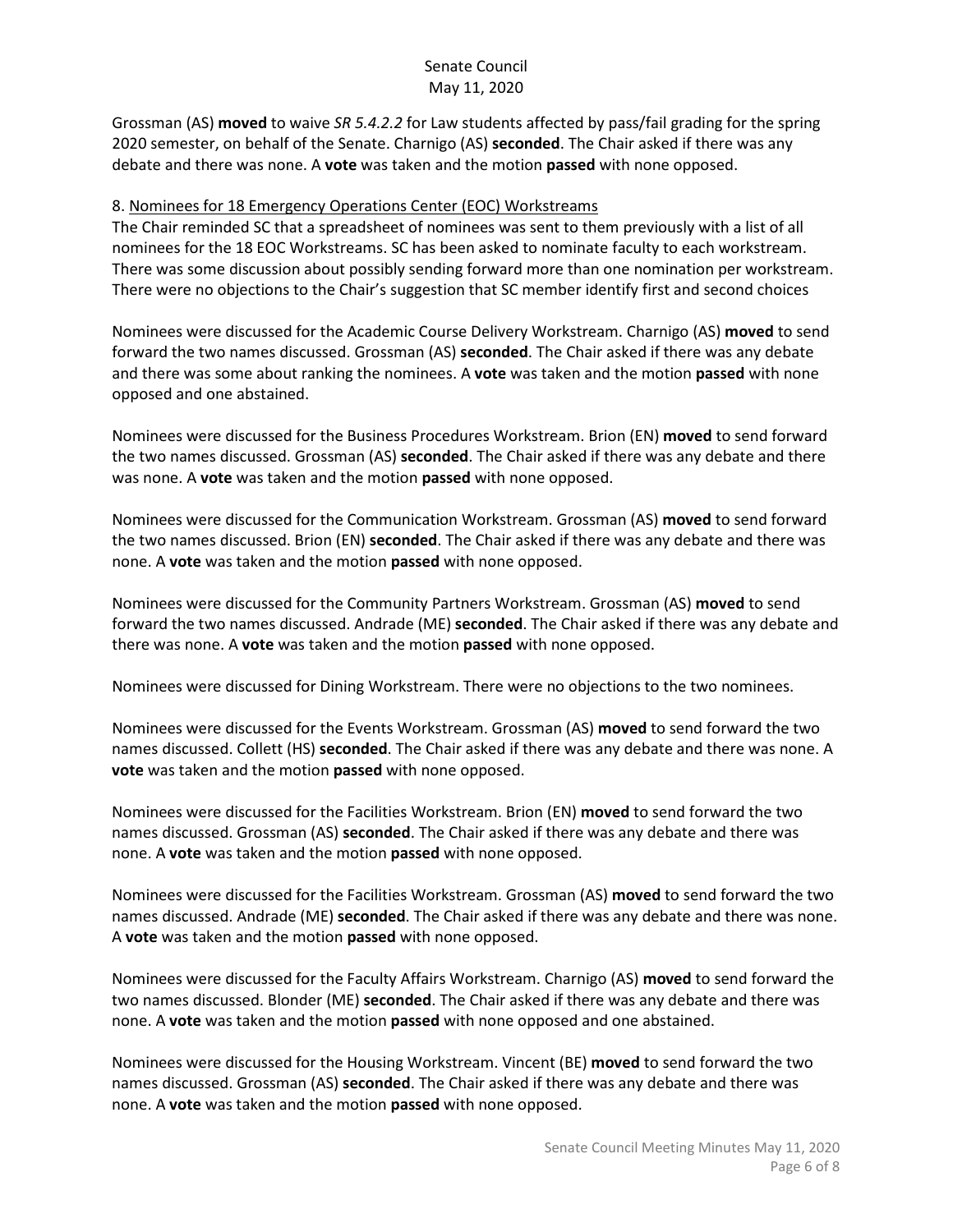Nominees were discussed for the Human Resources Workstream. Vincent (BE) **moved** to send forward the two names discussed. Brion (EN) **seconded**. The Chair asked if there was any debate and there was none. A **vote** was taken and the motion **passed** with none opposed.

Nominees were discussed for the Information Technology Workstream. There were no objections to the two nominees.

Nominees were discussed for the Legal Workstream. Charnigo (AS) **moved** to send forward the two names discussed. Blonder (ME) **seconded**. The Chair asked if there was any debate and there was none. A **vote** was taken and the motion **passed** with none opposed.

Nominees were discussed for the Prospective Students Workstream. Grossman (AS) **moved** to send forward the two names discussed. Collett (HS) **seconded**. The Chair asked if there was any debate and there was none. A **vote** was taken and the motion **passed** with none opposed.

Nominees were discussed for the Research Workstream. Charnigo (AS) **moved** to send forward the three names discussed. Brion (EN) **seconded**. The Chair asked if there was any debate and there was none. A **vote** was taken and the motion **passed** with none opposed.

Nominees were discussed for the Student Success Workstream. Cantrell (ED) **moved** to send forward the two names discussed. Vincent (BE) **seconded**. The Chair asked if there was any debate and there was none. A **vote** was taken and the motion **passed** with none opposed.

Nominees were discussed for the Supply and Storage Workstream. Grossman (AS) **moved** to send forward the two names discussed. Brion (EN) **seconded**. The Chair asked if there was any debate and there was none. A **vote** was taken and the motion **passed** with none opposed.

Nominees were discussed for the Supply and Storage Workstream. Grossman (AS) **moved** to send forward the two names discussed. Collett (HS) **seconded**. The Chair asked if there was any debate and there was none. A **vote** was taken and the motion **passed** with none opposed.

### 9. SC Retreat and/or Meetings Over Summer

Chair-elect Aaron Cramer ensured SC that he would be working to keep everyone informed over the summer. He pledged to make principled and good decisions that reflect the will of SC. He also asked that SC be flexible with meeting over the summer as needed. Since there is no retreat scheduled for SC this year, they will try to discuss retreat topics during the summer meetings. SC was in favor of meeting during the summer.

The Chair thanked everyone for being committed colleagues.

The meeting was unanimously adjourned at 6:26 pm.

Respectfully submitted by Jennifer Bird-Pollan, Senate Council Chair